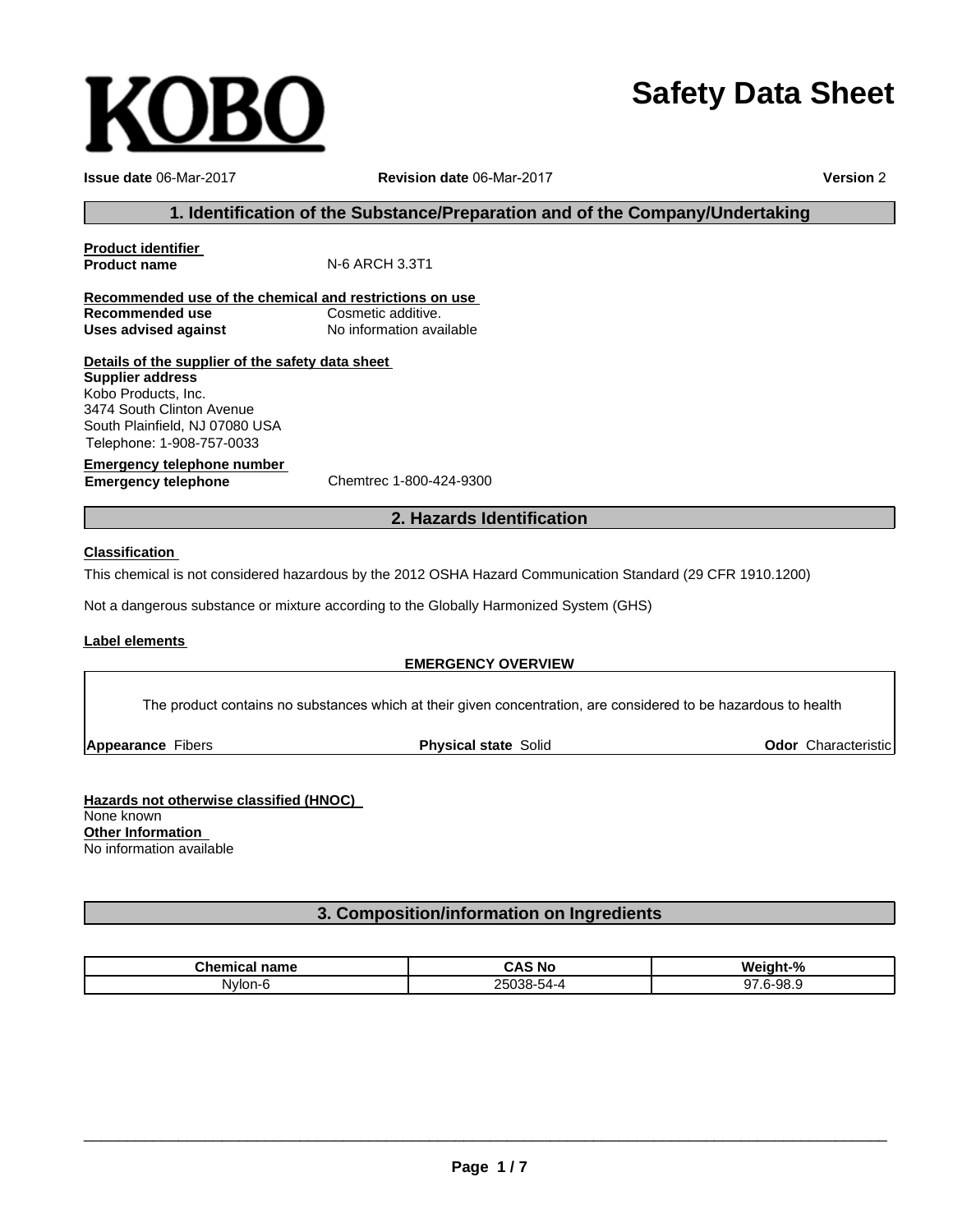## **4. First aid measures**

 $\_$  , and the set of the set of the set of the set of the set of the set of the set of the set of the set of the set of the set of the set of the set of the set of the set of the set of the set of the set of the set of th

## **First aid measures**

| <b>General advice</b>                                                      | If symptoms persist, call a physician.                                                                                             |  |
|----------------------------------------------------------------------------|------------------------------------------------------------------------------------------------------------------------------------|--|
| Eye contact                                                                | Rinse immediately with plenty of water, also under the eyelids, for at least 15 minutes. If<br>symptoms persist, call a physician. |  |
| <b>Skin contact</b>                                                        | Wash off immediately with soap and plenty of water while removing all contaminated<br>clothes and shoes.                           |  |
| <b>Inhalation</b>                                                          | Remove to fresh air. If breathing is irregular or stopped, administer artificial respiration.                                      |  |
| Ingestion                                                                  | If swallowed, do not induce vomiting: seek medical advice immediately and show this<br>container or label.                         |  |
| Self-protection of the first aider                                         | Use personal protective equipment as required.                                                                                     |  |
| Most important symptoms and effects, both acute and delayed                |                                                                                                                                    |  |
| <b>Symptoms</b>                                                            | No known effects under normal use conditions.                                                                                      |  |
| Indication of any immediate medical attention and special treatment needed |                                                                                                                                    |  |
| Note to physicians                                                         | Effects of exposure (inhalation, ingestion or skin contact) to substance may be delayed.                                           |  |

## **5. Fire-fighting measures**

#### **Suitable extinguishing media**

Use extinguishing measures that are appropriate to local circumstances and the surrounding environment.

## **Unsuitable extinguishing media** No information available.

## **Specific hazards arising from the chemical**

None in particular.

**Explosion data Sensitivity to mechanical impact** None. **Sensitivity to static discharge** 

## **Protective equipment and precautions for firefighters**

Use personal protective equipment as required.

## **6. Accidental release measures**

## **Personal precautions, protective equipment and emergency procedures**

| <b>Personal precautions</b>                          | Use personal protective equipment as required. Ensure adequate ventilation, especially in<br>confined areas. Wash thoroughly after handling. |  |
|------------------------------------------------------|----------------------------------------------------------------------------------------------------------------------------------------------|--|
| For emergency responders                             | Use personal protective equipment as required.                                                                                               |  |
| <b>Environmental precautions</b>                     | Collect spillage. Do not allow into any sewer, on the ground or into any body of water.                                                      |  |
| Methods and material for containment and cleaning up |                                                                                                                                              |  |
| <b>Methods for containment</b>                       | Prevent further leakage or spillage if safe to do so.                                                                                        |  |
| Methods for cleaning up                              | Avoid creating dust. Sweep up and shovel into suitable containers for disposal.                                                              |  |

 $\_$  ,  $\_$  ,  $\_$  ,  $\_$  ,  $\_$  ,  $\_$  ,  $\_$  ,  $\_$  ,  $\_$  ,  $\_$  ,  $\_$  ,  $\_$  ,  $\_$  ,  $\_$  ,  $\_$  ,  $\_$  ,  $\_$  ,  $\_$  ,  $\_$  ,  $\_$  ,  $\_$  ,  $\_$  ,  $\_$  ,  $\_$  ,  $\_$  ,  $\_$  ,  $\_$  ,  $\_$  ,  $\_$  ,  $\_$  ,  $\_$  ,  $\_$  ,  $\_$  ,  $\_$  ,  $\_$  ,  $\_$  ,  $\_$  ,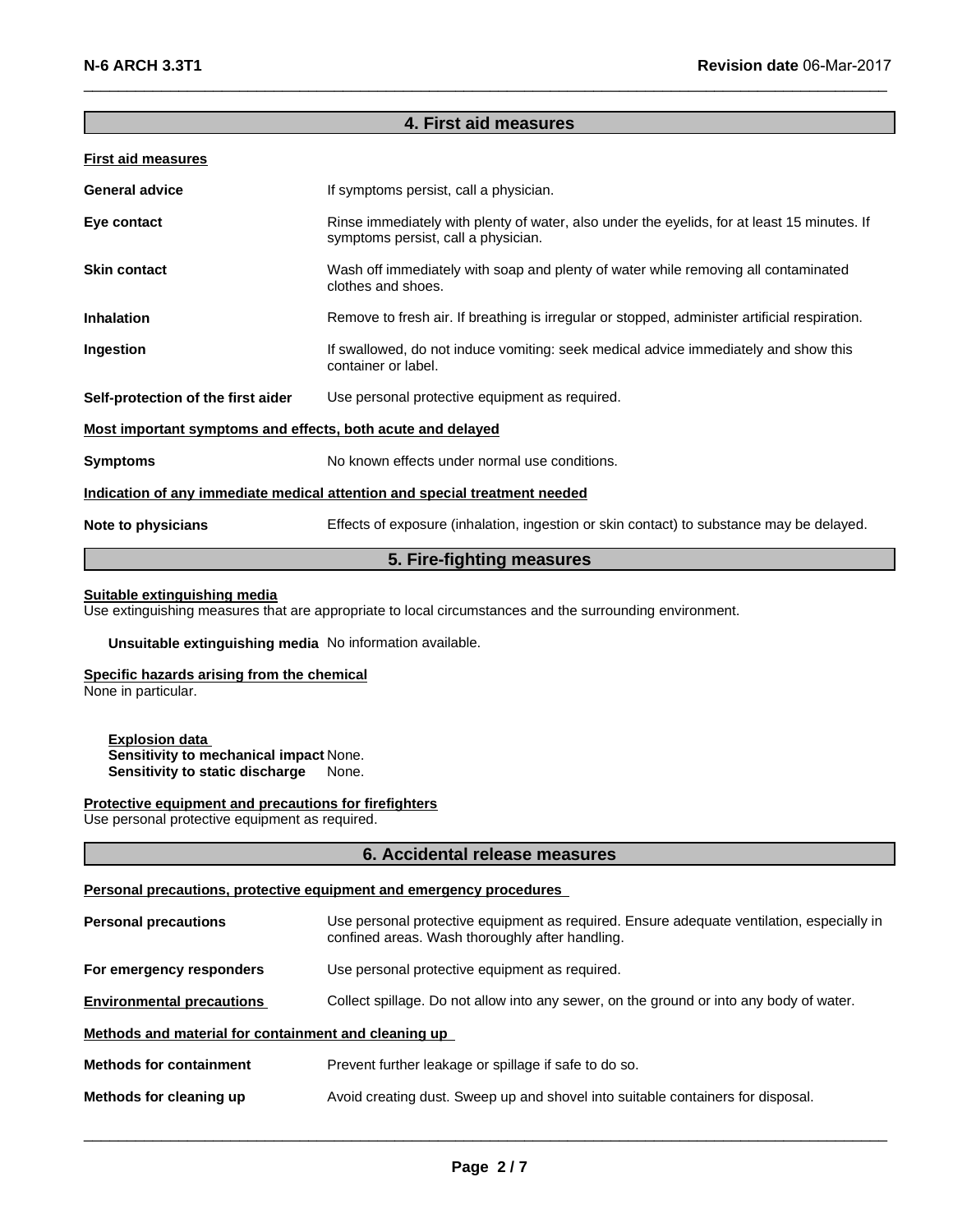| Prevention of secondary hazards                              | Clean contaminated objects and areas thoroughly observing environmental regulations.                                 |  |
|--------------------------------------------------------------|----------------------------------------------------------------------------------------------------------------------|--|
|                                                              | 7. Handling and Storage                                                                                              |  |
| <b>Precautions for safe handling</b>                         |                                                                                                                      |  |
| Advice on safe handling                                      | Use only in well-ventilated areas. Use personal protective equipment as required. Wash<br>thoroughly after handling. |  |
| Conditions for safe storage, including any incompatibilities |                                                                                                                      |  |
| <b>Storage conditions</b>                                    | Keep container tightly closed in a dry and well-ventilated place. Store at ambient conditions.                       |  |
| Incompatible materials                                       | Strong oxidizing agents. Strong acids.                                                                               |  |
| 8. Exposure Controls/Personal Protection                     |                                                                                                                      |  |
| <b>Control parameters</b>                                    |                                                                                                                      |  |
| <b>Exposure guidelines</b>                                   | Not applicable.                                                                                                      |  |
| <b>Appropriate engineering controls</b>                      |                                                                                                                      |  |
| <b>Engineering controls</b>                                  | Ensure adequate ventilation, especially in confined areas.                                                           |  |
|                                                              | Individual protection measures, such as personal protective equipment                                                |  |
| <b>Eye/face protection</b>                                   | Wear safety glasses with side shields (or goggles).                                                                  |  |
| Skin and body protection                                     | Wear protective gloves and protective clothing.                                                                      |  |
| <b>Respiratory protection</b>                                | In case of insufficient ventilation, wear suitable respiratory equipment.                                            |  |
| <b>General hygiene considerations</b>                        | Handle in accordance with good industrial hygiene and safety practice. Wash contaminated<br>clothing before reuse.   |  |

 $\_$  , and the set of the set of the set of the set of the set of the set of the set of the set of the set of the set of the set of the set of the set of the set of the set of the set of the set of the set of the set of th

# **9. Physical and Chemical Properties**

## **Information on basic physical and chemical properties**

| <b>Physical state</b><br>Appearance<br><b>Color</b> | Solid<br><b>Fibers</b><br>White | Odor<br>Odor threshold   | Characteristic<br>No information available |
|-----------------------------------------------------|---------------------------------|--------------------------|--------------------------------------------|
| <b>Property</b>                                     | Values                          | <b>Remarks</b> •         |                                            |
| рH                                                  |                                 | No information available |                                            |
| <b>Melting point/freezing point</b>                 |                                 | No information available |                                            |
| Boiling point / boiling range                       |                                 | No information available |                                            |
| <b>Flash point</b>                                  |                                 | No information available |                                            |
| <b>Evaporation rate</b>                             |                                 | No information available |                                            |
| Flammability (solid, gas)                           |                                 | No information available |                                            |
| <b>Flammability limit in air</b>                    |                                 |                          |                                            |
| Upper flammability limit                            |                                 | No information available |                                            |
| Lower flammability limit                            |                                 | No information available |                                            |
| Vapor pressure                                      |                                 | No information available |                                            |
| Vapor density                                       |                                 | No information available |                                            |
| <b>Specific gravity</b>                             |                                 | No information available |                                            |
| <b>Water solubility</b>                             | Insoluble in water              |                          |                                            |
| Solubility in other solvents                        |                                 | No information available |                                            |

 $\_$  ,  $\_$  ,  $\_$  ,  $\_$  ,  $\_$  ,  $\_$  ,  $\_$  ,  $\_$  ,  $\_$  ,  $\_$  ,  $\_$  ,  $\_$  ,  $\_$  ,  $\_$  ,  $\_$  ,  $\_$  ,  $\_$  ,  $\_$  ,  $\_$  ,  $\_$  ,  $\_$  ,  $\_$  ,  $\_$  ,  $\_$  ,  $\_$  ,  $\_$  ,  $\_$  ,  $\_$  ,  $\_$  ,  $\_$  ,  $\_$  ,  $\_$  ,  $\_$  ,  $\_$  ,  $\_$  ,  $\_$  ,  $\_$  ,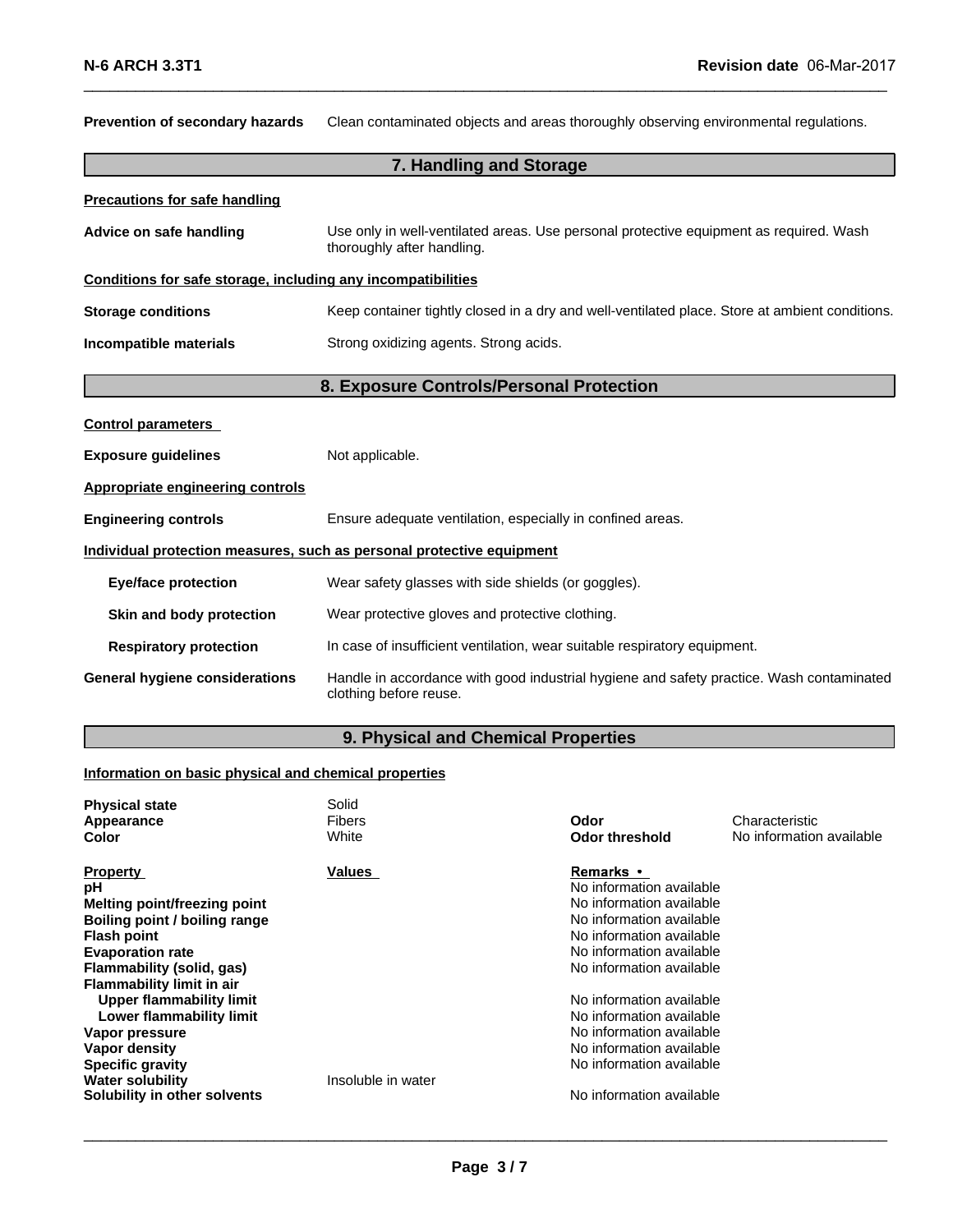**Decomposition temperature** and the settlement of the settlement of the No information available<br> **Kinematic viscosity** and the settlement of the North Community of the North Community of the North Community of **Kinematic viscosity**<br>Dynamic viscosity **Explosive properties Oxidizing properties Districts Districts No information available Partition coefficient**<br> **Autoignition temperature**<br> **Autoignition temperature**<br> **Autoignition available Autoignition temperature** 

**Other Information Softening point**<br> **Molecular weight**<br> **Molecular weight**<br> **Molecular weight**<br> **Molecular weight Molecular weight**<br>VOC content (%)

**VOC content (%)** No information available **Density** No information available **Bulk density** No information available

**Dynamic viscosity** No information available No information available

## **10. Stability and Reactivity**

 $\_$  , and the set of the set of the set of the set of the set of the set of the set of the set of the set of the set of the set of the set of the set of the set of the set of the set of the set of the set of the set of th

**Reactivity**

No data available

# **Chemical stability**

Stable under normal conditions.

## **Possibility of hazardous reactions**

None under normal processing.

**Hazardous polymerization** Hazardous polymerization does not occur.

**Conditions to avoid** Temperatures above 350 °C.

## **Incompatible materials**

Strong oxidizing agents. Strong acids.

#### **Hazardous decomposition products**

Thermal decomposition can lead to release of irritating and toxic gases and vapors.

## **11. Toxicological Information**

#### **Information on likely routes of exposure**

**Product information**

| <b>Inhalation</b>   | No data available. |
|---------------------|--------------------|
| Eye contact         | No data available. |
| <b>Skin contact</b> | No data available. |
| Ingestion           | No data available. |

## **Information on toxicological effects**

**Symptoms** No information available.

#### **Delayed and immediate effects as well as chronic effects from short and long-term exposure**

**Skin corrosion/irritation** No information available.<br>**Serious eve damage/eve irritation** No information available. **Serious eye damage/eye irritation**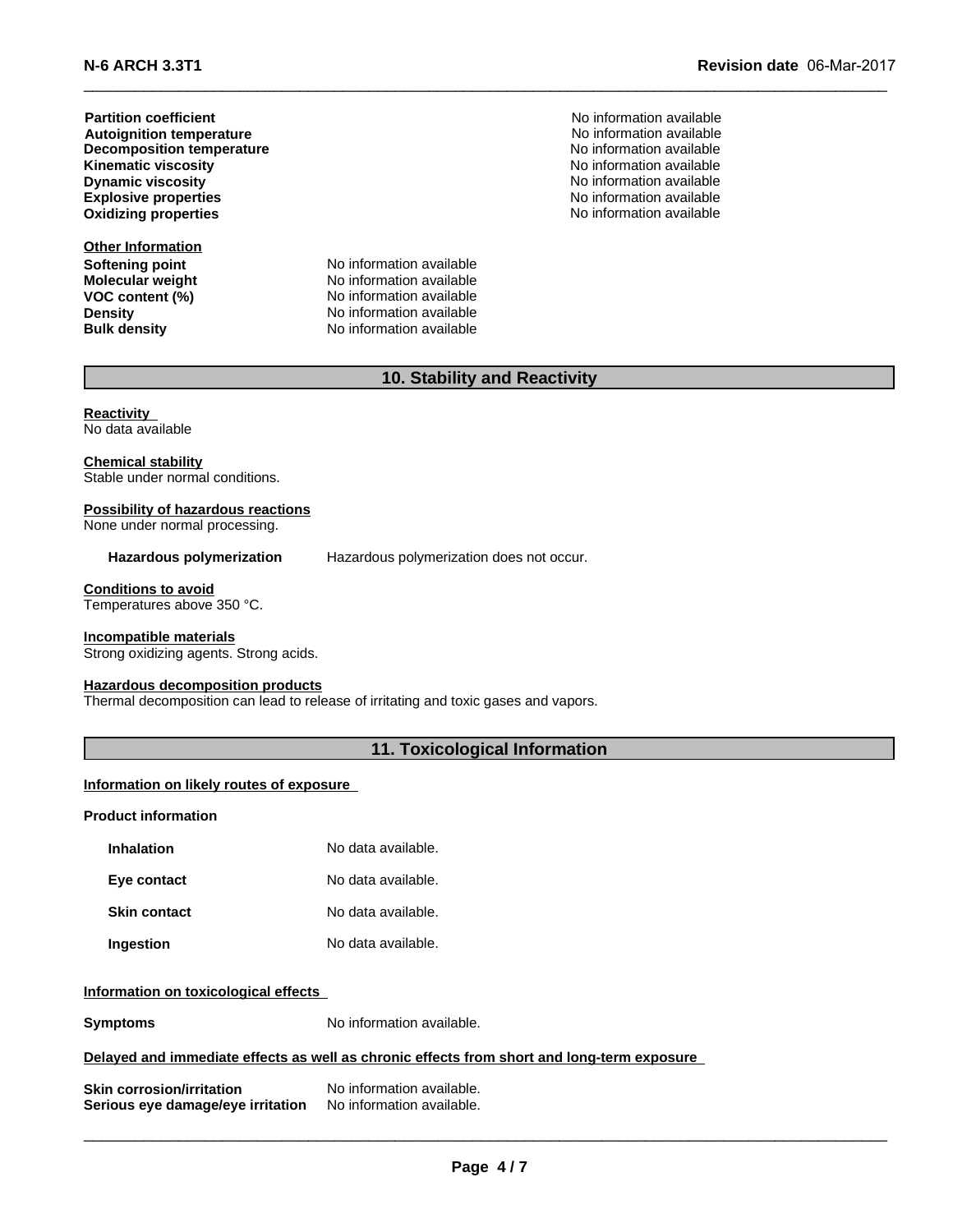| <b>Irritation</b>               | No information available.                                                                                 |
|---------------------------------|-----------------------------------------------------------------------------------------------------------|
| <b>Corrosivity</b>              | No information available.                                                                                 |
| <b>Sensitization</b>            | No information available.                                                                                 |
| Germ cell mutagenicity          | No information available.                                                                                 |
| Carcinogenicity                 | This product does not contain any carcinogens or potential carcinogens as listed by OSHA,<br>IARC or NTP. |
| <b>Reproductive toxicity</b>    | No information available.                                                                                 |
| <b>STOT - single exposure</b>   | No information available.                                                                                 |
| <b>STOT - repeated exposure</b> | No information available.                                                                                 |
| <b>Aspiration hazard</b>        | No information available.                                                                                 |

 $\_$  , and the set of the set of the set of the set of the set of the set of the set of the set of the set of the set of the set of the set of the set of the set of the set of the set of the set of the set of the set of th

# **12. Ecological Information**

|  |  | <b>Ecotoxicity</b>       |  |  |
|--|--|--------------------------|--|--|
|  |  | <b>Alexa - Lasterine</b> |  |  |

None known

## **Persistence and degradability**

No information available.

## **Bioaccumulation**

No information available.

**Other adverse effects** No information available

| <b>13. Disposal Considerations</b> |                                                                                                        |  |
|------------------------------------|--------------------------------------------------------------------------------------------------------|--|
| Waste treatment methods            |                                                                                                        |  |
| <b>Disposal of wastes</b>          | Disposal should be in accordance with applicable regional, national and local laws and<br>regulations. |  |
| Contaminated packaging             | Disposal should be in accordance with applicable regional, national and local laws and<br>regulations. |  |

| <b>14. Transport Information</b> |               |  |
|----------------------------------|---------------|--|
| <b>DOT</b>                       | Not regulated |  |
| ICAO (air)                       | Not regulated |  |
| <b>IATA</b>                      | Not regulated |  |
| <b>IMDG</b>                      | Not regulated |  |
| RID                              | Not regulated |  |
| <b>ADR</b>                       | Not regulated |  |

 $\_$  ,  $\_$  ,  $\_$  ,  $\_$  ,  $\_$  ,  $\_$  ,  $\_$  ,  $\_$  ,  $\_$  ,  $\_$  ,  $\_$  ,  $\_$  ,  $\_$  ,  $\_$  ,  $\_$  ,  $\_$  ,  $\_$  ,  $\_$  ,  $\_$  ,  $\_$  ,  $\_$  ,  $\_$  ,  $\_$  ,  $\_$  ,  $\_$  ,  $\_$  ,  $\_$  ,  $\_$  ,  $\_$  ,  $\_$  ,  $\_$  ,  $\_$  ,  $\_$  ,  $\_$  ,  $\_$  ,  $\_$  ,  $\_$  ,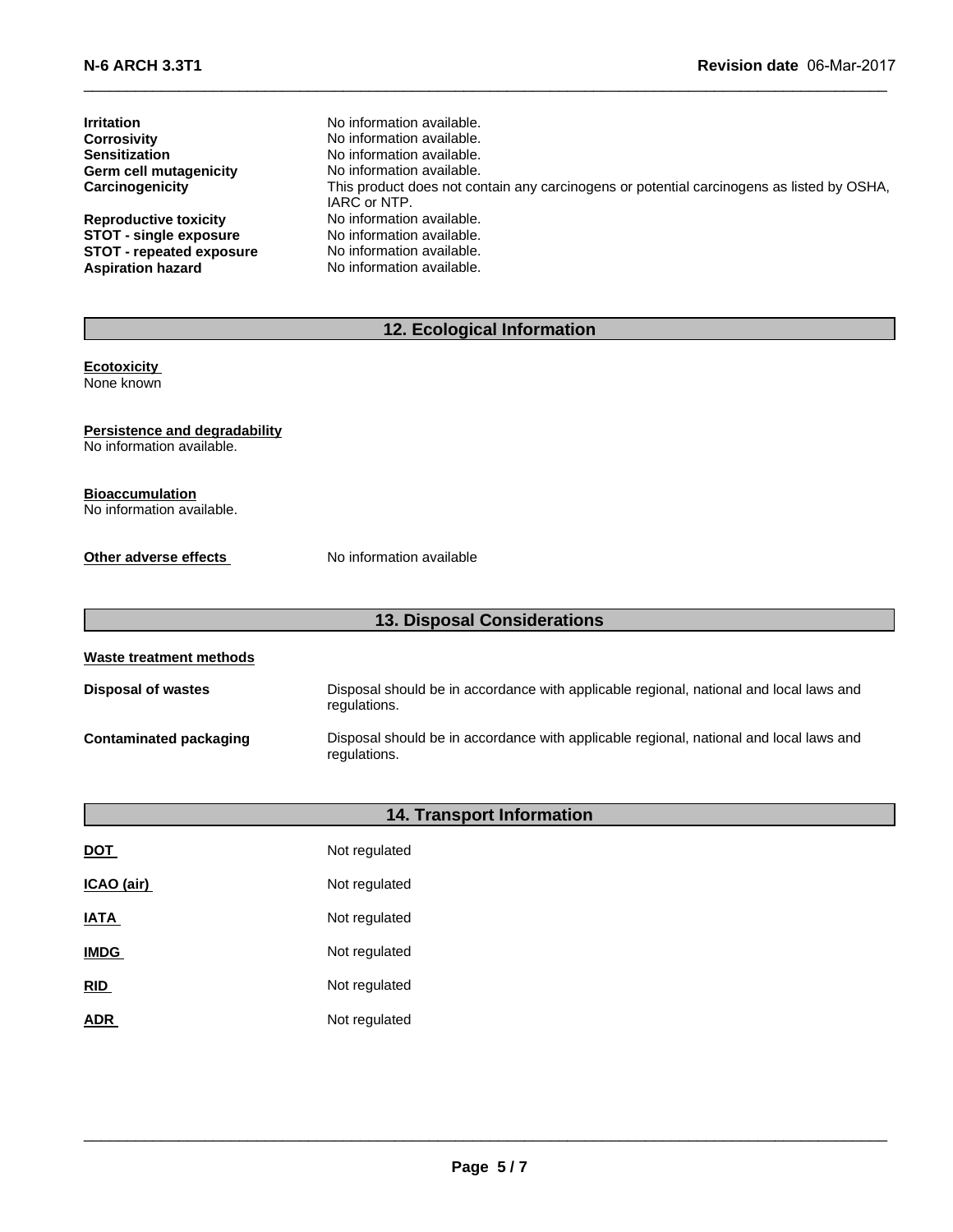## **15. Regulatory information**

 $\_$  , and the set of the set of the set of the set of the set of the set of the set of the set of the set of the set of the set of the set of the set of the set of the set of the set of the set of the set of the set of th

| <b>International inventories</b> |          |
|----------------------------------|----------|
| TSCA                             | Complies |
| <b>DSL/NDSL</b>                  | Complies |
| <b>EINECS/ELINCS</b>             | Complies |
| <b>ENCS</b>                      | Complies |
| <b>IECSC</b>                     | Complies |
| KECL                             | Complies |
| <b>PICCS</b>                     | Complies |
| AICS                             | Complies |
|                                  |          |

**Legend:**

**TSCA** - United States Toxic Substances Control Act Section 8(b) Inventory

**DSL/NDSL** - Canadian Domestic Substances List/Non-Domestic Substances List

**EINECS/ELINCS** - European Inventory of Existing Chemical Substances/European List of Notified Chemical Substances

**ENCS** - Japan Existing and New Chemical Substances

**IECSC** - China Inventory of Existing Chemical Substances

**KECL** - Korean Existing and Evaluated Chemical Substances

**PICCS** - Philippines Inventory of Chemicals and Chemical Substances

**AICS** - Australian Inventory of Chemical Substances

## **US Federal Regulations**

#### **SARA 313**

Section 313 of Title III of the Superfund Amendments and Reauthorization Act of 1986 (SARA). This product does not contain any chemicals which are subject to the reporting requirements of the Act and Title 40 of the Code of Federal Regulations, Part 372

## **SARA 311/312 Hazard Categories**

| Acute Health Hazard               | N٥ |
|-----------------------------------|----|
| Chronic Health Hazard             | N٥ |
| Fire Hazard                       | Nο |
| Sudden release of pressure hazard | N٥ |
| <b>Reactive Hazard</b>            | N٥ |

## **CWA (Clean Water Act)**

This product does not contain any substances regulated as pollutants pursuant to the Clean Water Act (40 CFR 122.21 and 40 CFR 122.42)

## **CERCLA**

This material, as supplied, does not contain any substances regulated as hazardous substances under the Comprehensive Environmental Response Compensation and Liability Act (CERCLA) (40 CFR 302) or the Superfund Amendments and Reauthorization Act (SARA) (40 CFR 355). There may be specific reporting requirements at the local, regional, or state level pertaining to releases of this material

## **US State Regulations**

## **California Proposition 65**

This product does not contain any Proposition 65 chemicals

## **U.S. State Right-to-Know Regulations**

This product does not contain any substances regulated by state right-to-know regulations